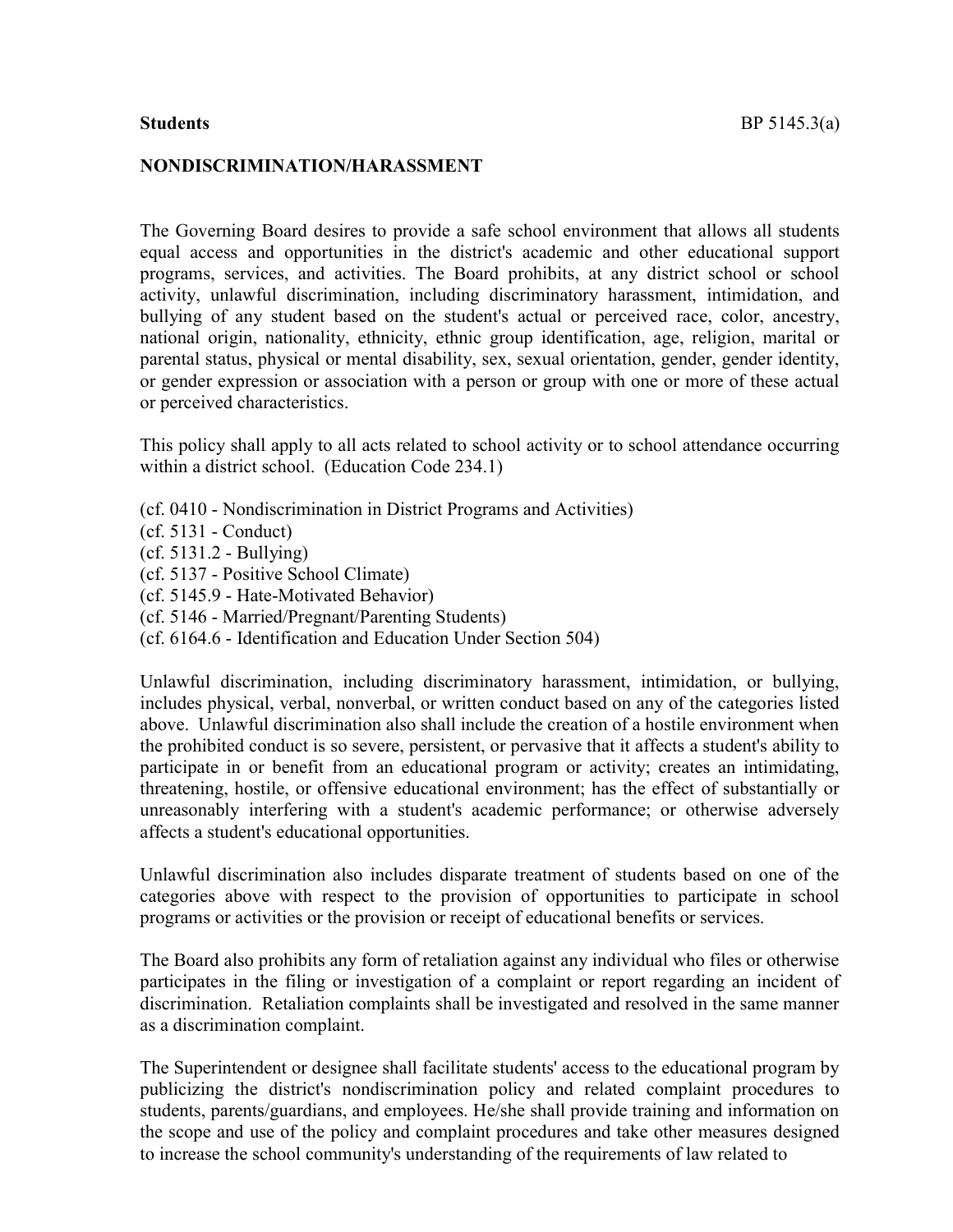## NONDISCRIMINATION/HARASSMENT (continued)

discrimination. The Superintendent or designee shall regularly review the implementation of the district's nondiscrimination policies and practices and, as necessary, shall take action to remove any identified barrier to student access to or participation in the educational program. He/she shall report his/her findings and recommendations to the Board after each review.

- (cf. 1312.3 Uniform Complaint Procedures)
- (cf. 1330 Use of Facilities)
- (cf. 4131 Staff Development)
- (cf. 4231 Staff Development)
- (cf. 4331 Staff Development)
- (cf. 6145 Extracurricular and Cocurricular Activities)
- (cf. 6145.2 Athletic Competition)
- (cf. 6164.2 Guidance/Counseling Services)

Students who engage in unlawful discrimination, including discriminatory harassment, intimidation, retaliation, or bullying, in violation of law, Board policy, or administrative regulation shall be subject to appropriate consequence or discipline, which may include suspension or expulsion for behavior that is severe or pervasive as defined in Education Code 48900.4. Any employee who permits or engages in prohibited discrimination, including discriminatory harassment, intimidation, retaliation, or bullying, shall be subject to disciplinary action, up to and including dismissal.

- (cf. 4118 Suspension/Disciplinary Action)
- (cf. 4119.21/4219.21/4319.21 Professional Standards)
- (cf. 4218 Dismissal/Suspension/Disciplinary Action)
- (cf. 5144 Discipline)
- (cf. 5144.1 Suspension and Expulsion/Due Process)
- (cf. 5144.2 Suspension and Expulsion/Due Process (Students with Disabilities))
- (cf. 5145.2 Freedom of Speech/Expression)

Legal Reference:

EDUCATION CODE

200-262.4 Prohibition of discrimination

- 48900.3 Suspension or expulsion for act of hate violence
- 48900.4 Suspension or expulsion for threats or harassment
- 48904 Liability of parent/guardian for willful student misconduct
- 48907 Student exercise of free expression
- 48950 Freedom of speech
- 48985 Translation of notices
- 49020-49023 Athletic programs
- 51500 Prohibited instruction or activity
- 51501 Prohibited means of instruction
- 60044 Prohibited instructional materials

CIVIL CODE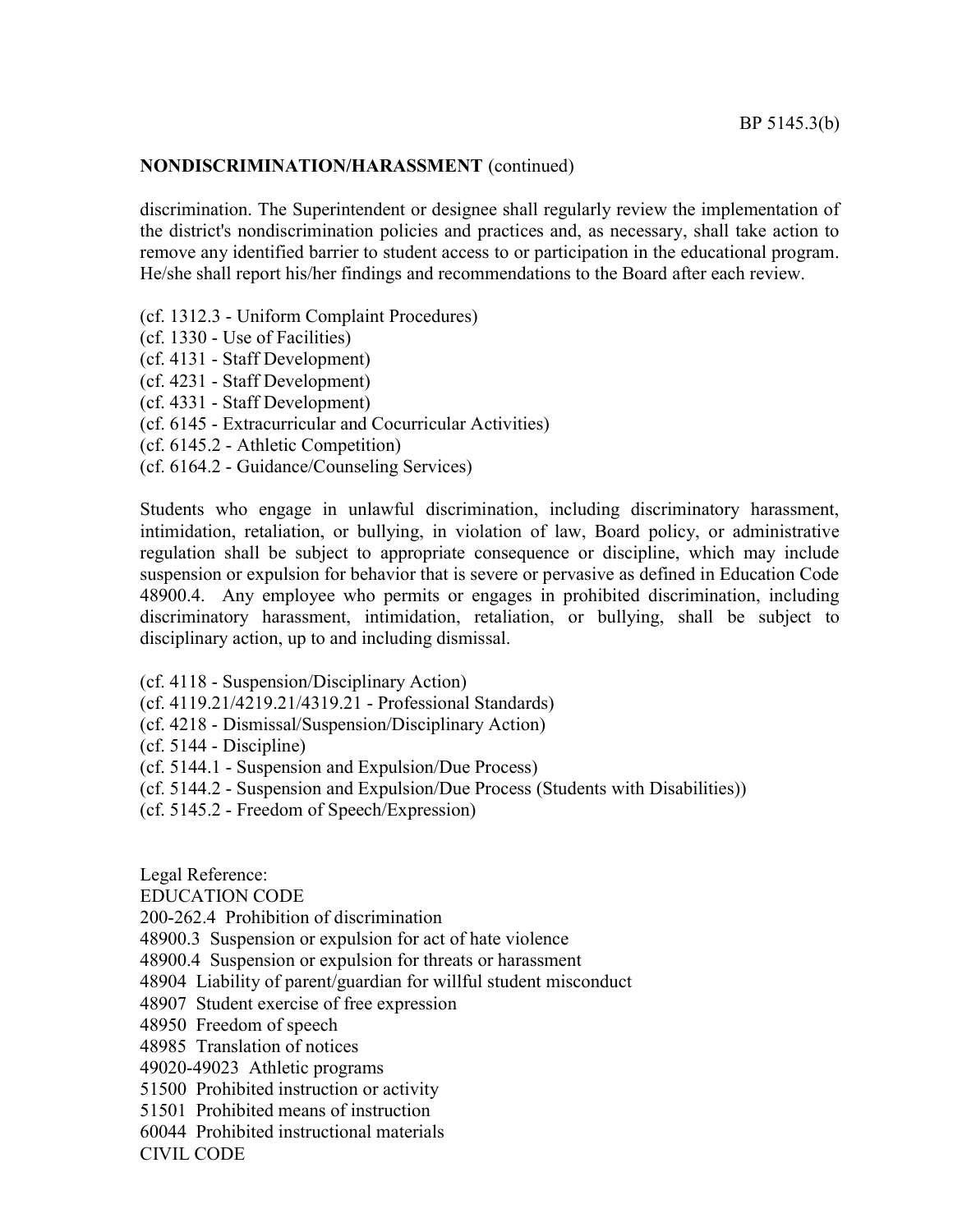## NONDISCRIMINATION/HARASSMENT (continued)

1714.1 Liability of parents/guardians for willful misconduct of minor PENAL CODE 422.55 Definition of hate crime 422.6 Crimes, harassment CODE OF REGULATIONS, TITLE 5 432 Student record 4600-4687 Uniform complaint procedures 4900-4965 Nondiscrimination in elementary and secondary education programs UNITED STATES CODE, TITLE 20 1681-1688 Title IX of the Education Amendments of 1972 12101-12213 Title II equal opportunity for individuals with disabilities UNITED STATES CODE, TITLE 29 794 Section 504 of Rehabilitation Act of 1973 UNITED STATES CODE, TITLE 42 2000d-2000e-17 Title VI and Title VII Civil Rights Act of 1964, as amended 2000h-2-2000h-6 Title IX of the Civil Rights Act of 1964 6101-6107 Age Discrimination Act of 1975 CODE OF FEDERAL REGULATIONS, TITLE 28 35.107 Nondiscrimination on basis of disability; complaints CODE OF FEDERAL REGULATIONS, TITLE 34 100.3 Prohibition of discrimination on basis of race, color or national origin 104.7 Designation of responsible employee for Section 504 106.8 Designation of responsible employee for Title IX 106.9 Notification of nondiscrimination on basis of sex COURT DECISIONS Donovan v. Poway Unified School District, (2008) 167 Cal.App.4th 567 Flores v. Morgan Hill Unified School District, (2003) 324 F.3d 1130 Management Resources: CSBA PUBLICATIONS Providing a Safe, Nondiscriminatory School Environment for Transgender and Gender-Nonconforming Students, Policy Brief, February 2014 Final Guidance Regarding Transgender Students, Privacy, and Facilities, March 2014 Safe Schools: Strategies for Governing Boards to Ensure Student Success, 2011 FIRST AMENDMENT CENTER PUBLICATIONS Public Schools and Sexual Orientation: A First Amendment Framework for Finding Common Ground, 2006 NATIONAL SCHOOL BOARDS ASSOCIATION PUBLICATIONS Dealing with Legal Matters Surrounding Students' Sexual Orientation and Gender Identity, 2004

U.S. DEPARTMENT OF EDUCATION, OFFICE FOR CIVIL RIGHTS PUBLICATIONS Dear Colleague Letter: Title IX Coordinators, April 2015

Dear Colleague Letter: Harassment and Bullying, October 2010

Notice of Non-Discrimination, January 1999